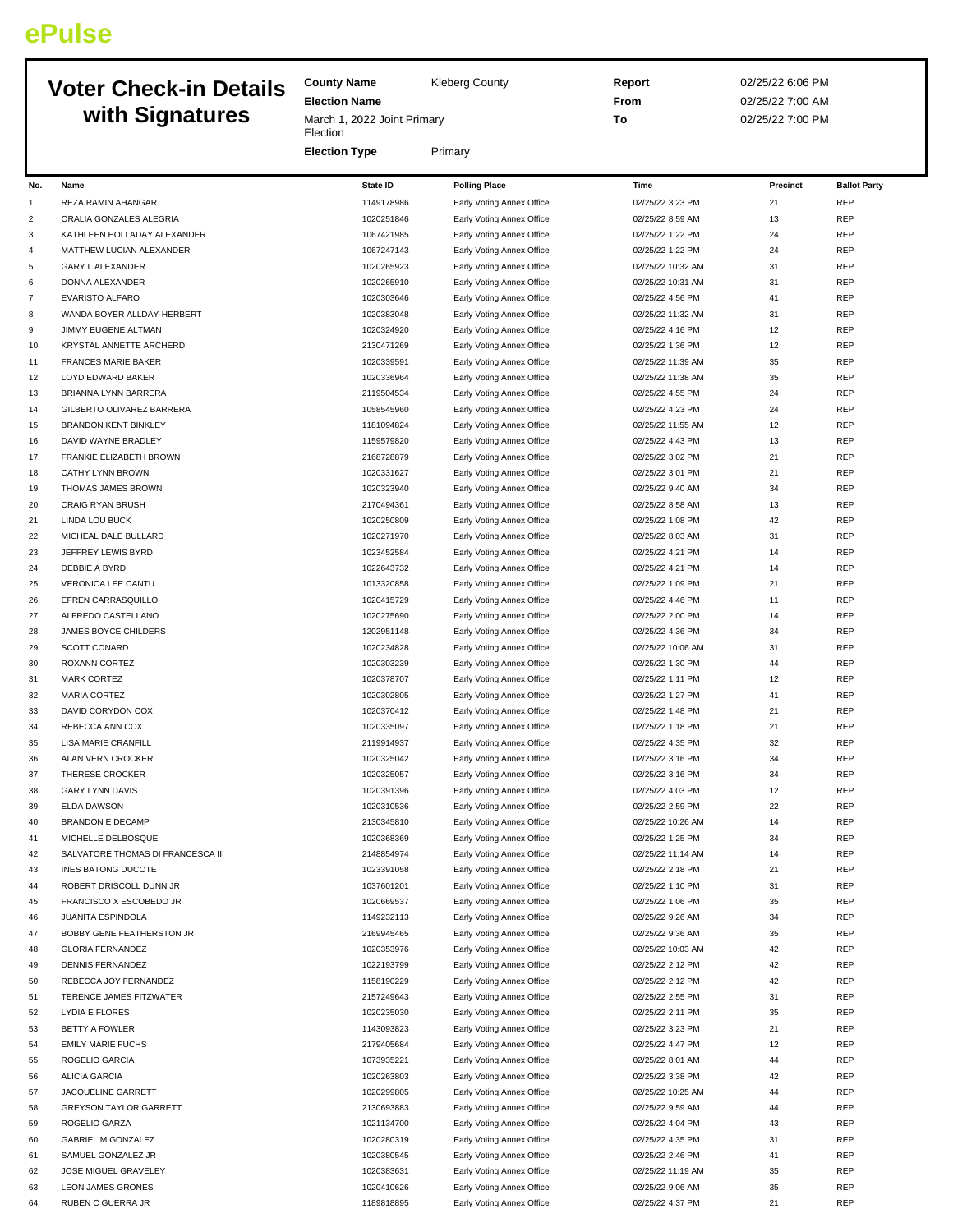| No. | Name                         | <b>State ID</b> | <b>Polling Place</b>      | Time              | Precinct | <b>Ballot Party</b> |
|-----|------------------------------|-----------------|---------------------------|-------------------|----------|---------------------|
| 65  | MASON JACOB HAMBERLIN        | 2178662650      | Early Voting Annex Office | 02/25/22 1:19 PM  | 31       | <b>REP</b>          |
| 66  | SALENA THERESE HAMBERLIN     | 2128798684      | Early Voting Annex Office | 02/25/22 1:16 PM  | 31       | <b>REP</b>          |
| 67  | ANCEL JACOB HAMBERLIN        | 2123023688      | Early Voting Annex Office | 02/25/22 12:40 PM | 31       | <b>REP</b>          |
|     | THERESE WILMA HAMBERLIN      | 2156389781      |                           | 02/25/22 1:19 PM  | 31       | <b>REP</b>          |
| 68  |                              |                 | Early Voting Annex Office |                   |          |                     |
| 69  | SHERI HAGGERTON HAYES        | 1020299500      | Early Voting Annex Office | 02/25/22 11:05 AM | 32       | <b>REP</b>          |
| 70  | ARNOLD RAY HAYES             | 1020327075      | Early Voting Annex Office | 02/25/22 11:07 AM | 41       | <b>REP</b>          |
| 71  | ALFORD SIMONS HIGGINBOTHAM   | 1020237129      | Early Voting Annex Office | 02/25/22 4:29 PM  | 12       | <b>REP</b>          |
| 72  | WANDA DIPPEL HOELSCHER       | 1006364558      | Early Voting Annex Office | 02/25/22 1:44 PM  | 31       | <b>REP</b>          |
| 73  | <b>DENISE HORNSBY</b>        | 1018556242      | Early Voting Annex Office | 02/25/22 4:15 PM  | 14       | <b>REP</b>          |
| 74  | MICHAEL AUGUST IGNATIADES    | 1020273505      | Early Voting Annex Office | 02/25/22 3:49 PM  | 31       | <b>REP</b>          |
| 75  | <b>TRACY IGNATIADES</b>      | 1020273514      | Early Voting Annex Office | 02/25/22 3:48 PM  | 31       | <b>REP</b>          |
| 76  | MARGARET JOHNSEY             | 1020316045      | Early Voting Annex Office | 02/25/22 2:10 PM  | 24       | <b>REP</b>          |
| 77  | BETH ANN JOHNSON             | 2134548150      | Early Voting Annex Office | 02/25/22 4:36 PM  | 34       | <b>REP</b>          |
| 78  | JON ALEX KENNEDY             | 2130868382      | Early Voting Annex Office | 02/25/22 2:25 PM  | 34       | <b>REP</b>          |
| 79  | JAMES F KETCHAM              | 1020341999      | Early Voting Annex Office | 02/25/22 8:24 AM  | 34       | <b>REP</b>          |
| 80  | SHARON KETCHAM               | 1020342009      | Early Voting Annex Office | 02/25/22 8:24 AM  | 34       | <b>REP</b>          |
| 81  | MICHAEL ALEX KLEPAC          | 1020336476      | Early Voting Annex Office | 02/25/22 8:02 AM  | 21       | <b>REP</b>          |
| 82  | LORETTA GENE KOCH            | 1020252925      | Early Voting Annex Office | 02/25/22 10:08 AM | 11       | <b>REP</b>          |
|     |                              |                 |                           |                   |          |                     |
| 83  | LINDA MAE KOEHLER            | 1020383292      | Early Voting Annex Office | 02/25/22 12:32 PM | 12       | <b>REP</b>          |
| 84  | <b>KAY ANN LAWSON</b>        | 1184198910      | Early Voting Annex Office | 02/25/22 10:04 AM | 12       | <b>REP</b>          |
| 85  | TERRY LEE LAWSON             | 1028753043      | Early Voting Annex Office | 02/25/22 10:04 AM | 12       | <b>REP</b>          |
| 86  | RENE JAVIER LOERA            | 1167263726      | Early Voting Annex Office | 02/25/22 11:06 AM | 41       | <b>REP</b>          |
| 87  | ADRIANA AZUL MARTINEZ        | 1164854149      | Early Voting Annex Office | 02/25/22 10:53 AM | 12       | <b>REP</b>          |
| 88  | MARIO ALBERTO MARTINEZ JR    | 2130354209      | Early Voting Annex Office | 02/25/22 10:53 AM | 12       | <b>REP</b>          |
| 89  | RONALDO MENDEZ               | 2076572325      | Early Voting Annex Office | 02/25/22 11:35 AM | 21       | <b>REP</b>          |
| 90  | RAUL LEONEL MENDEZ           | 1020390722      | Early Voting Annex Office | 02/25/22 4:00 PM  | 42       | <b>REP</b>          |
| 91  | JAVIEL M MENDIETTA           | 1020242076      | Early Voting Annex Office | 02/25/22 11:52 AM | 11       | <b>REP</b>          |
| 92  | <b>BLANCA MENDIETTA</b>      | 1020456523      | Early Voting Annex Office | 02/25/22 11:51 AM | 11       | <b>REP</b>          |
| 93  | AGUSTIN GARZA MOLINA         | 1134721505      | Early Voting Annex Office | 02/25/22 12:10 PM | 14       | <b>REP</b>          |
| 94  | HECTOR ALFONSO MONTOYA       | 1020821954      | Early Voting Annex Office | 02/25/22 11:09 AM | 31       | <b>REP</b>          |
| 95  | JOHN THOMAS MURPHY JR        | 1020376141      | Early Voting Annex Office | 02/25/22 11:02 AM | 12       | <b>REP</b>          |
|     | <b>LINDA SUE MURPHY</b>      | 1020391799      |                           | 02/25/22 11:01 AM | 12       | <b>REP</b>          |
| 96  |                              |                 | Early Voting Annex Office |                   |          |                     |
| 97  | SUZANNE MARIE NAGEL          | 1197462763      | Early Voting Annex Office | 02/25/22 9:20 AM  | 33       | <b>REP</b>          |
| 98  | <b>JOAN NUESCH</b>           | 1020463620      | Early Voting Annex Office | 02/25/22 4:20 PM  | 24       | <b>REP</b>          |
| 99  | FREDERICK CHARLES NUESCH     | 1020315737      | Early Voting Annex Office | 02/25/22 4:19 PM  | 24       | <b>REP</b>          |
| 100 | GAIL AUBREY OLDHAM           | 1020329111      | Early Voting Annex Office | 02/25/22 1:47 PM  | 12       | <b>REP</b>          |
| 101 | MARGARITA ROSAS PERALES      | 1007164416      | Early Voting Annex Office | 02/25/22 10:58 AM | 14       | <b>REP</b>          |
| 102 | ROBERTO PERALES JR           | 1013885357      | Early Voting Annex Office | 02/25/22 11:00 AM | 14       | <b>REP</b>          |
| 103 | <b>ISABEL PERALEZ</b>        | 1020250527      | Early Voting Annex Office | 02/25/22 8:04 AM  | 13       | <b>REP</b>          |
| 104 | <b>MARTIN PERALEZ</b>        | 1020251140      | Early Voting Annex Office | 02/25/22 8:04 AM  | 13       | <b>REP</b>          |
| 105 | TRACY C PEREZ                | 1195672308      | Early Voting Annex Office | 02/25/22 1:11 PM  | 12       | <b>REP</b>          |
| 106 | RICARDO PEREZ JR             | 1020289646      | Early Voting Annex Office | 02/25/22 11:41 AM | 43       | <b>REP</b>          |
| 107 | SYLVIA CISNEROS PEREZ        | 1020330688      | Early Voting Annex Office | 02/25/22 12:46 PM | 12       | <b>REP</b>          |
| 108 | DELIA A PEREZ                | 1020290230      | Early Voting Annex Office | 02/25/22 11:43 AM | 33       | <b>REP</b>          |
| 109 | DOMINGO JR PEREZ             | 1020329260      | Early Voting Annex Office | 02/25/22 12:46 PM | 12       | <b>REP</b>          |
| 110 | STEPHEN L PERKINS            | 1020332581      | Early Voting Annex Office | 02/25/22 11:20 AM | 33       | REP                 |
| 111 | BETTY KAYE PERKINS           | 1020332575      | Early Voting Annex Office | 02/25/22 11:21 AM | 33       | <b>REP</b>          |
|     | MARGERY LYNETTE PETERSON     | 1020267773      | Early Voting Annex Office | 02/25/22 11:53 AM | 12       | <b>REP</b>          |
| 112 |                              |                 |                           | 02/25/22 11:07 AM |          |                     |
| 113 | TERRY HOWARD PETERSON        | 1023636662      | Early Voting Annex Office |                   | 12       | <b>REP</b>          |
| 114 | <b>GEORGE LOUIS PETERSON</b> | 1020268426      | Early Voting Annex Office | 02/25/22 11:53 AM | 12       | <b>REP</b>          |
| 115 | FRANCES DARLENE POLLARD      | 1020338329      | Early Voting Annex Office | 02/25/22 9:36 AM  | 35       | REP                 |
| 116 | <b>BOBBI LYN PRINCE</b>      | 1070868683      | Early Voting Annex Office | 02/25/22 4:10 PM  | 11       | <b>REP</b>          |
| 117 | JOSEPH LAVON READ JR         | 2119737178      | Early Voting Annex Office | 02/25/22 2:23 PM  | 21       | <b>REP</b>          |
| 118 | <b>MARTIN ALEX RIVAS</b>     | 1020238819      | Early Voting Annex Office | 02/25/22 1:16 PM  | 35       | <b>REP</b>          |
| 119 | ULYSIA DARLYN RUTKOSKI       | 1039261680      | Early Voting Annex Office | 02/25/22 2:45 PM  | 14       | <b>REP</b>          |
| 120 | MELVIN ANDREW SCHOECH        | 1020306811      | Early Voting Annex Office | 02/25/22 10:56 AM | 41       | REP                 |
| 121 | <b>CECILIA SEARS</b>         | 1020235271      | Early Voting Annex Office | 02/25/22 12:30 PM | 31       | <b>REP</b>          |
| 122 | JAMES EVERETT SEARS          | 1020235285      | Early Voting Annex Office | 02/25/22 12:29 PM | 31       | <b>REP</b>          |
| 123 | JONAH WILLIAM SHALACK        | 1220514446      | Early Voting Annex Office | 02/25/22 4:09 PM  | 34       | <b>REP</b>          |
| 124 | TIFFINIE AUGUST SHALACK      | 2000288286      | Early Voting Annex Office | 02/25/22 4:08 PM  | 34       | <b>REP</b>          |
| 125 | DANIEL SILVAS                | 1020306587      | Early Voting Annex Office | 02/25/22 10:52 AM | 43       | REP                 |
| 126 | STEWART OLEN SMITH           | 1157910434      | Early Voting Annex Office | 02/25/22 2:59 PM  | 22       | <b>REP</b>          |
|     |                              | 1020378186      |                           | 02/25/22 2:22 PM  | 22       | <b>REP</b>          |
| 127 | VIRGINIA CONSTANCIO SMITH    |                 | Early Voting Annex Office |                   |          |                     |
| 128 | ERNESTO GONZALES SOLIZ       | 1002771467      | Early Voting Annex Office | 02/25/22 4:55 PM  | 13       | <b>REP</b>          |
| 129 | CHRISTOPHER LEE SPRENGER     | 1179711856      | Early Voting Annex Office | 02/25/22 12:06 PM | 12       | <b>REP</b>          |
| 130 | LISA DAWN SPRENGER           | 1023775795      | Early Voting Annex Office | 02/25/22 12:06 PM | 12       | REP                 |
| 131 | JAMES M STOUT                | 1020271666      | Early Voting Annex Office | 02/25/22 1:17 PM  | 21       | <b>REP</b>          |
| 132 | LAURA BETH STOUT             | 1020271678      | Early Voting Annex Office | 02/25/22 1:17 PM  | 21       | <b>REP</b>          |
| 133 | JOHN MAXWELL THORNBERRY      | 1039262266      | Early Voting Annex Office | 02/25/22 2:06 PM  | 34       | <b>REP</b>          |
| 134 | PAMELA POOLEY TRANT          | 1020315936      | Early Voting Annex Office | 02/25/22 2:19 PM  | 22       | <b>REP</b>          |
| 135 | DONALD RAY TRANT JR          | 1020315927      | Early Voting Annex Office | 02/25/22 2:19 PM  | 22       | <b>REP</b>          |
| 136 | CATHERINE SUZANNE TREVINO    | 1020236825      | Early Voting Annex Office | 02/25/22 2:08 PM  | 31       | <b>REP</b>          |
| 137 | ALEJANDRO TREVINO            | 1020396645      | Early Voting Annex Office | 02/25/22 10:47 AM | 12       | <b>REP</b>          |
| 138 | TRAVIS MICHAEL TUCKER        | 1020269054      | Early Voting Annex Office | 02/25/22 4:12 PM  | 12       | REP                 |